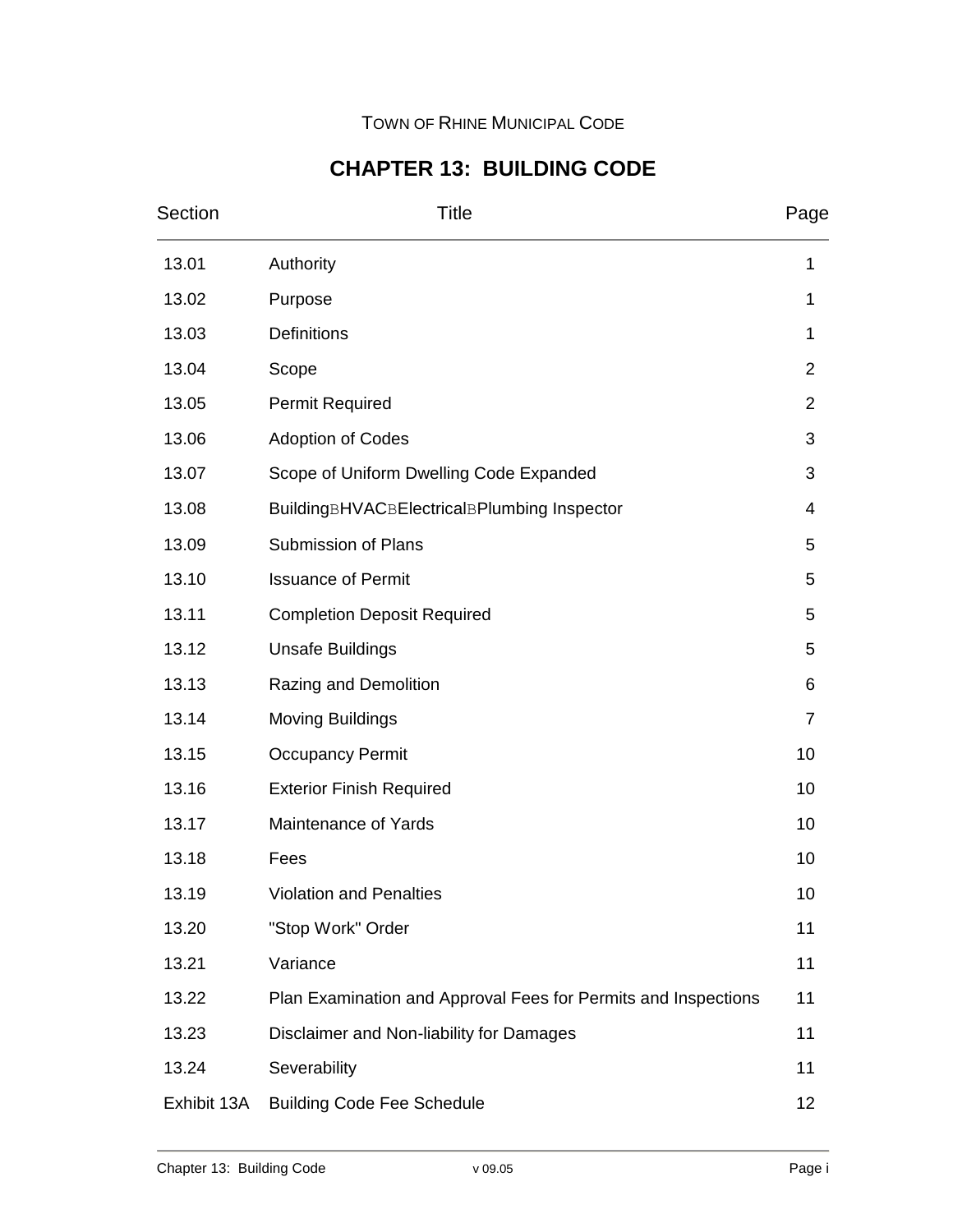*This page intentionally left blank.*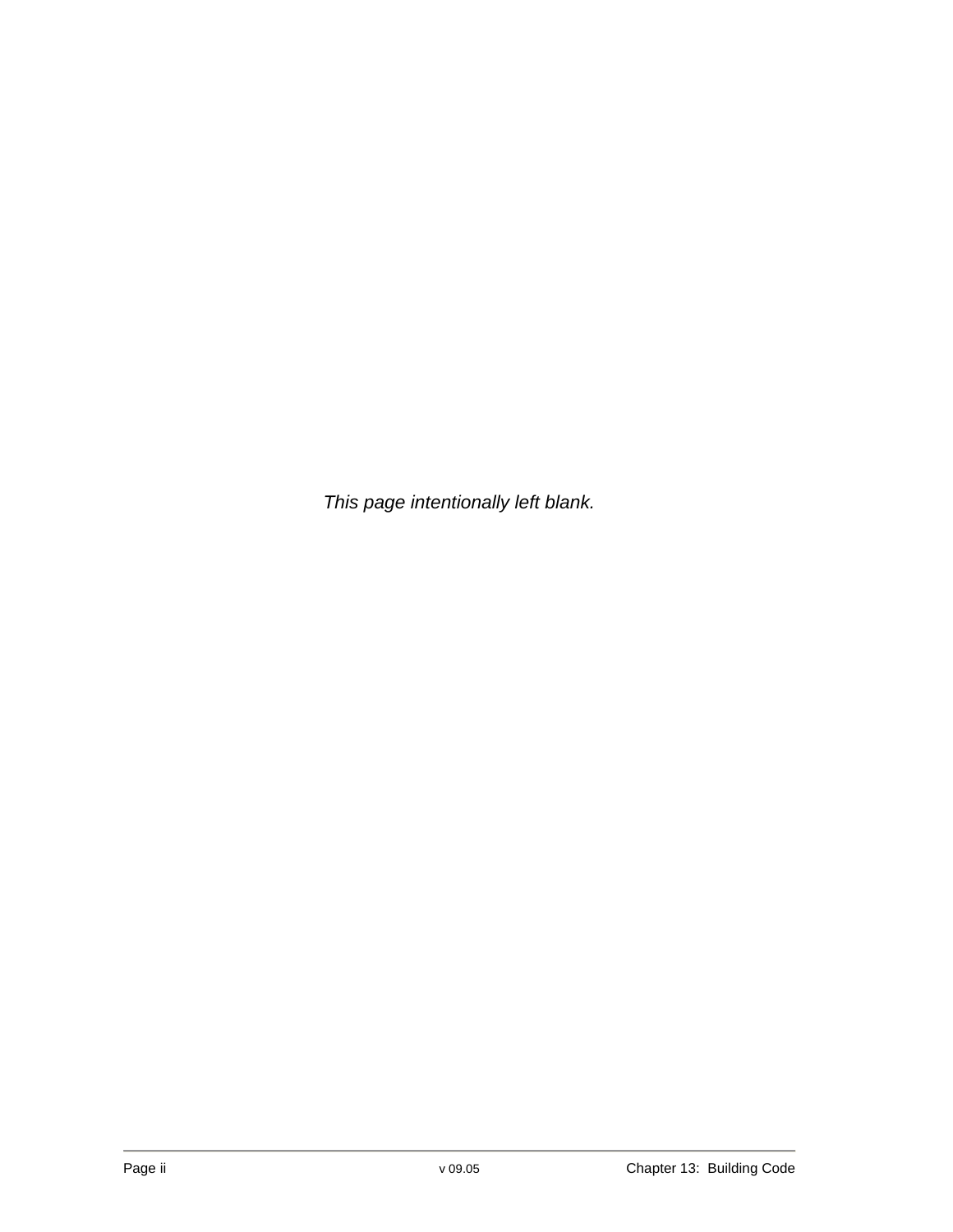**13.01 AUTHORITY.** These regulations are adopted under the statutory authority granted pursuant to Wis. Stat. '' 101.65, 101.651, 101.76, and 101.761 [and by its adoption of Village powers under Wis. Stat. '' 60.10(2)(c), 60.22(3), and 61.34(1)].

**13.02 PURPOSE.** The purpose of this Code is to promote the health, safety, and general welfare of our community, to protect property values, and provide for orderly, appropriate development and growth of the community.

**13.03 DEFINITIONS.** As used in this Chapter, the following terms have the meaning prescribed herein:

(1) BUILDING. Any structure erected or constructed of wood, metal, stone, plastic, or other materials which is intended to be used for human beings or animals for occupancy, livery, commerce, education, cultural activities, or other purpose. The term does not include children's play structures, agricultural barns, agricultural sheds, or agricultural accessory buildings.

(2) BUILDING INSPECTOR. The individual(s) or firm appointed by the Town Board of the Town of Rhine to exercise all of the powers and duties of a building inspector under Wisconsin law.

(3) CONSTRUCTION. Any part or portion of the activity of installing, locating, siting, erecting, or razing a building.

(4) CONTRACTOR. Any person, firm, or entity which undertakes any activity related to the construction of a building other than the mere provision of supplies and/or materials.

(5) DEMOLITION. The activity of completely or partially destroying a previously erected or constructed building.

(6) ELECTRICAL. The trade which relates to the design, installation, maintenance, and repair of the mechanical equipment, wiring, fixtures, and repair of the mechanical equipment, wiring, fixtures, and connections which tie a structure to the power grid of an electric generating utility and distribute the electricity through a structure to end uses, including any work which may be performed by a master electrician licensed by the State of Wisconsin or a person under the supervision of such an electrician.

(7) GARAGE. A building which is primarily intended for storage or parked automobiles or equipment.

(8) HVAC. An acronym which stands for **H**eating, **V**entilating, and **A**ir **C**onditioning; the trade which installs mechanical equipment, systems, and accessory ducting and gratings for the purpose of warming, purifying, cooling, and exchanging air in a building.

(9) OCCUPANCY. The act of utilizing a building for habitation by human beings. Any use of a building for any activity which is customarily or routinely associated with utilization of a building as a residence or commercial use shall constitute occupancy.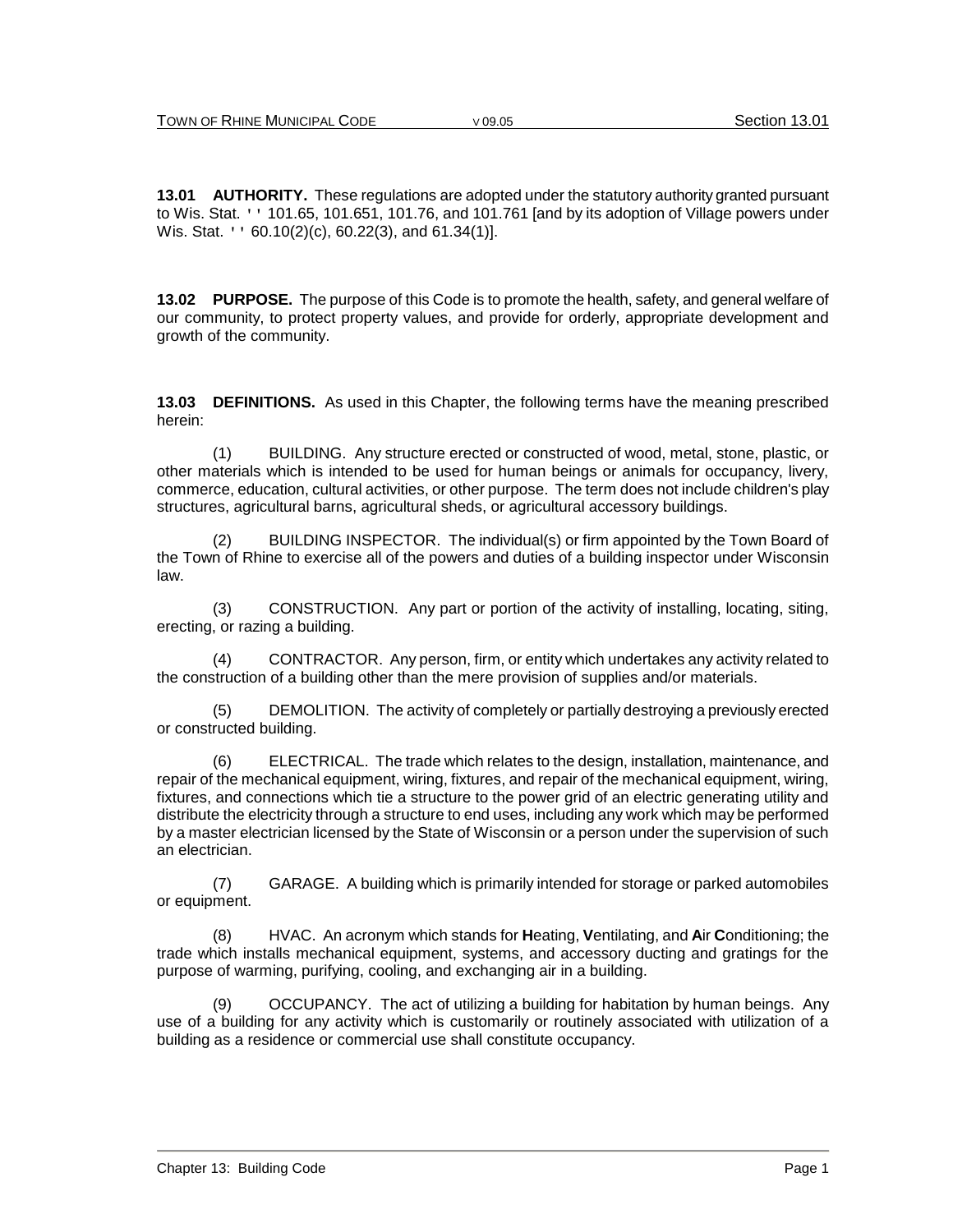(10) OWNER. The individual, firm, or entity which has record title to the real estate on which construction or demolition is taking place.

(11) PLUMBING. The trade which relates to the design, installation, and maintenance or repair of pipes, drains, sinks, basins, hot water heating systems, natural gas pipes, grease traps, floor drains, and all other work for which the individual performing the work may either be a master plumber licensed by the State of Wisconsin or work under the supervision of such a plumber.

(12) STOP WORK ORDER. A directive issued with respect to a construction project by a Building Inspector which compels the owner and any contractor or builder of a building to cease any further work or activity on the construction project until the Building Inspector has authorized the resumption of the construction project.

**13.04 SCOPE.** This Code applies to all dwellings, commercial buildings/structures, swimming pools, garages, structures, buildings, and residential accessory buildings. Notwithstanding this Section, this Ordinance shall not apply to children's play structures and agricultural buildings.

## **13.05 PERMIT REQUIRED**

(1) No owner or contractor may commence construction of any building or mechanical system prior to obtaining a valid permit from the Town of Rhine Building Inspector. Upon issuance of a building permit, the construction of footings and foundation and/or the general construction must begin within one hundred eighty (180) days of the dated issuance not including the excavation of the site or the building permit will become invalid. (Rev. 04/03/02)

(2) The construction which shall require a building permit includes, but is not limited to:

(a) New buildings.

(b) Additions that increase the physical dimensions of a building, including decks.

(c) Alterations to the building structure, cost shall include market labor value, or alterations to the building's heating, electrical, or plumbing systems.

(d) Replacement of major building equipment including furnaces and central air conditioners and any other major piece of equipment shall require a permit.

- (e) Alteration of plumbing, venting, electrical, or gas supply systems.
- (f) Any electrical wiring for new construction or remodeling.
- (g) Any HVAC for new construction or remodeling.
- (h) Any plumbing for new construction or remodeling.

(i) Blacktop, concrete or any hard permanent surfaced driveway. *(Rev. 04/02/02; 1/3/12)*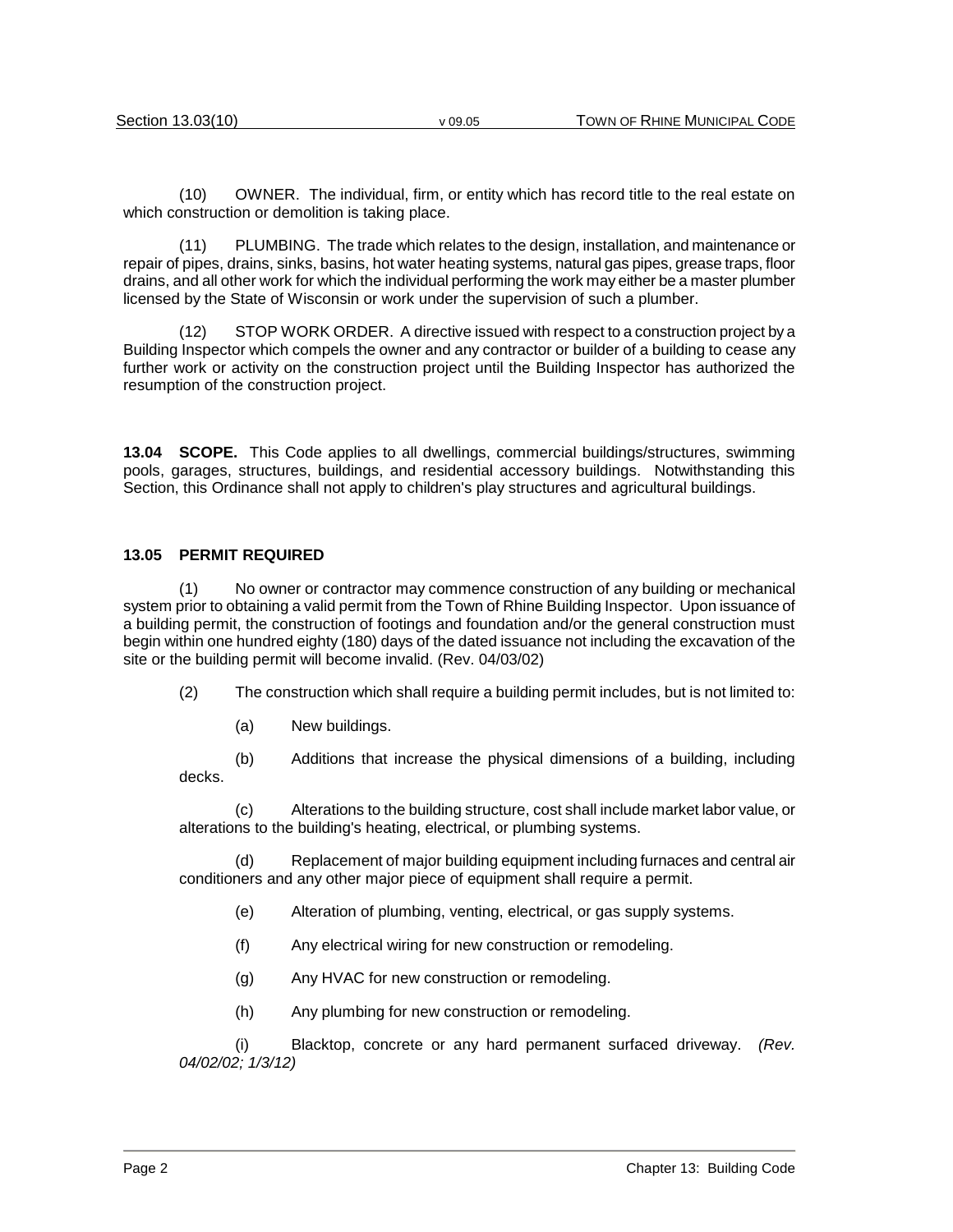(3) The following construction activities shall not require a building permit:

(a) Re-siding, re-roofing, and finishing of interior surfaces; installation of cabinetry; replacement of water heaters and water softeners, and repairs which are deemed minor by the Building Inspector. Notwithstanding this Section, however, a permit accompanied by structural load-bearing calculations shall be required for re-roofing a building if the proposed re-roofing would constitute a third or more layer of roofing.

(b) Normal repairs of HVAC, plumbing, and electrical equipment or systems.

#### **13.06 ADOPTION OF CODES**

(1) The following chapters of the Wisconsin Administrative Code as well as all subsequent revisions are adopted by the Town of Rhine and shall be enforced by the Building Inspector.

| Chs.<br>Chs.<br>Ch. | <b>ILHR</b><br><b>ILHR</b><br><b>ILHR</b> | $16 - 17$<br>$20 - 25$<br>26 | <b>Electrical Code</b><br>Uniform Dwelling Code<br><b>Inspection Certification</b> |  |
|---------------------|-------------------------------------------|------------------------------|------------------------------------------------------------------------------------|--|
| Chs.                | <b>ILHR</b>                               | 50-64                        | Commercial Building and Heating, Ventilating,<br>and<br>Air                        |  |
|                     |                                           |                              | <b>Conditioning Code</b>                                                           |  |
| Ch.                 | <b>ILHR</b>                               | 66                           | Uniform Multi-family Code                                                          |  |
| Ch.                 | <b>ILHR</b>                               | 69                           | Barrier-free design                                                                |  |
| Ch.                 | <b>ILHR</b>                               | 70                           | <b>Historic Building Code</b>                                                      |  |
| Chs.                | <b>ILHR</b>                               | 81-86                        | Uniform Plumbing Code                                                              |  |
| Chs.                | IND.                                      |                              | 160-164 Existing Building Code                                                     |  |

(2) Any local building codes or requirements other than those contained herein are repealed.

**13.07 SCOPE OF UNIFORM DWELLING CODE EXPANDED.** For the purposes of this Ordinance, the standards contained in the Wisconsin Uniform Dwelling Code shall be expanded to apply as the standards for construction of the following:

(1) Additions, alterations, and major equipment replacements for one- and two-family dwellings built prior to June 1, 1980.

(2) Detached garages greater than five hundred seventy-six square feet (576 ft<sup>2</sup>) serving one-and two-family dwellings. Grade-beam slabs are required for private, residential garages with a continuous floating slab of reinforced concrete and shall not be less than four inches (4") in thickness. Reinforcement shall be a minimum of six-by-six- $(6-H 6-)$  inch, number ten  $(10)$  wire mesh. The slab shall be provided with a thickened edge all around, eight inches (8") wide and eight inches (8") below the top of the slab. (Exempted are "frost-free footings" for detached residential accessory buildings.) ILHR 22 shall not apply. *(Rev. 8/11)*

With respect to other detached accessory buildings, concrete slabs, frost-free footings, and the like are not required, but if they are installed they shall follow Subsection (2) above and/or ILHR 21.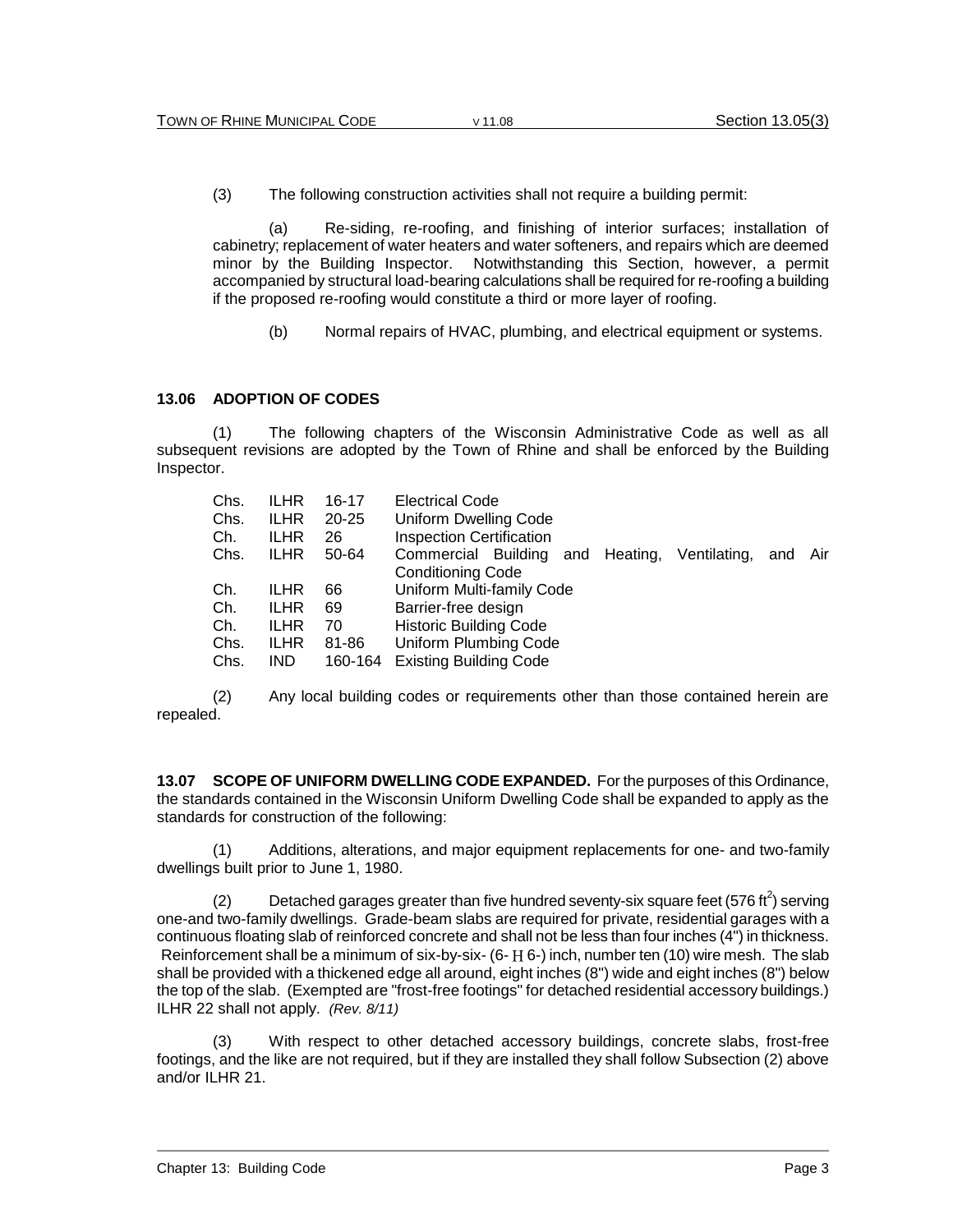#### **13.08 BUILDINGBHVACBELECTRICALBPLUMBING INSPECTOR**

(1) CREATION AND APPOINTMENT. There is hereby created the Office of Building Inspector. The Building Inspector shall be appointed by the Town Board of the Town of Rhine. The Building Inspector shall be certified for inspection purposes by the Department in the required categories specified under Wis. Admin. Code Ch. ILHR 26.106.

(2) SUBORDINATES. The Building Inspector may employ, assign, or appoint as necessary subordinate, mechanical inspectors. Any subordinate hired to inspect buildings shall be certified as defined in Wis. Admin. Code Chs. ILHR 25 and ILHR 17, by the Department.

(3) DUTIES. The Building Inspector shall administer and enforce all provisions of this Ordinance.

(4) POWERS. The Building Inspector or an authorized certified agent of the Building Inspector may at all reasonable hours enter upon any public or private premises for inspection purposes. The Building Inspector may require the production of the permit for any building, plumbing, electrical, or heating work. No person shall interfere with or refuse to permit access to any such premises to the Inspector or his/her agent while in the performance of his/her duties. In the event that the Inspector is refused access to any such premises, then the Inspector is authorized to apply for a special inspection warrant pursuant to Wis. Stat. ' 66.122.

(5) INSPECTIONS. In order to permit inspection of a building project at all necessary phases without causing delay for the owner, the owner and/or contractor shall request all of the following inspections in conformity with the appropriate time frame defined in the Wisconsin Administrative Code or at least forty-eight (48) hours in advance by the applicant/contractor or property owner as applicable.

- (a) Footing.
- (b) Foundation.
- (c) Rough carpentry, HVAC, electric. and plumbing.
- (d) Draintile/basement floor.
- (e) Underfloor plumbing.
- (f) Electric service.
- (g) Insulation.
- (h) Final carpentry, HVAC, electric, and plumbing.
- (i) Erosion control.

(6) Failure to request any inspection will be the responsibility of the contractor and/or property owner. No construction shall be deemed approved by default or lack of inspection by the Building Inspector.

(7) The expense of uncovering or exposing any work which must be inspected, where such work was required by the failure of the owner or contractor to request any inspection will be the responsibility of the contractor and/or property owner.

(8) RECORDS. The Building Inspector shall perform all administrative tasks required by the Department under all codes covered in Section 13.06. In addition, the Inspector shall keep a record of all applications for permits and shall number each permit in the order of its issuance.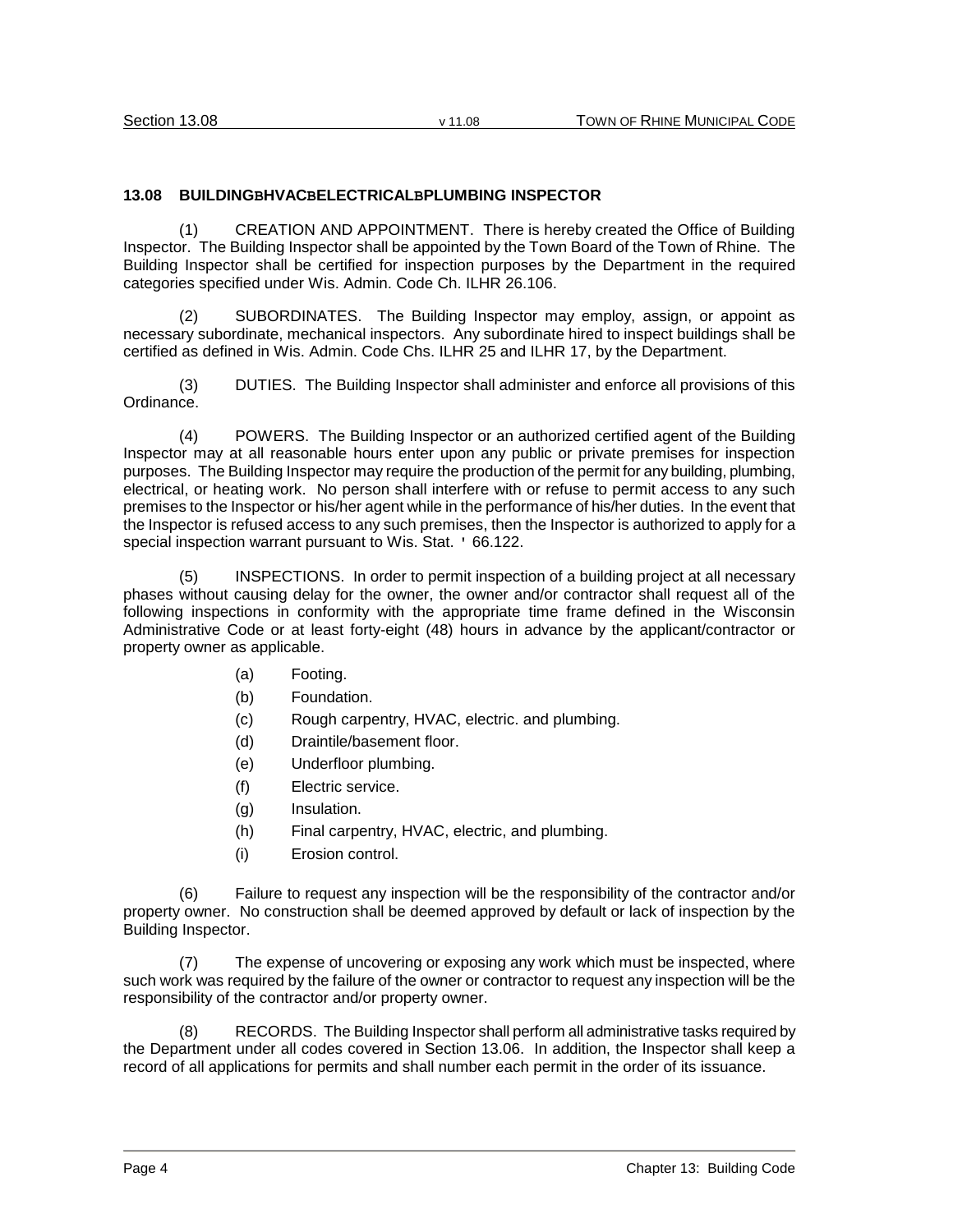**13.09 SUBMISSION OF PLANS.** The owner or contractor shall with respect to any proposed construction or demolition, submit two (2) sets of building plans to the Inspector for any work which expands the size of a building, any new building, or as required by the Inspector. If a new building or building addition is proposed, then a plot plan showing such proposed work and existing buildings and property lines shall be submitted. A third set of plans may be requested at the discretion of a Building Inspector for the Assessor. The Building Inspector may require the owner or contractor to submit plans for any construction or demolition project when the Building Inspector determines that it is necessary to review such plans to assure that the proposed project will comply with all applicable codes.

#### **13.10 ISSUANCE OF PERMIT**

(1) The Inspector shall issue the requested permit if the owner or contractor demonstrates that all State, County, and local submission requirements are satisfied. If a permit card is issued, it shall be posted at the job site in a visible location from the street. Permits are valid for two (2) years. Permit may be extended for a specific time frame upon the Building Inspector's approval and payment of appropriate fees.

(2) By accepting a permit, the applicant, owner, or contractor grants the Building Inspector the right of access to the real estate on which the permitted construction or demolition will occur.

(3) Permits are issued conditionally on the condition that the owner and/or contractor(s) shall conform to the requirements of all applicable codes, zoning ordinances, and setback requirements in constructing the building.

**13.11 COMPLETION DEPOSIT REQUIRED.** A deposit of Four Hundred Dollars (\$400.00) is required for all projects whose total cost, including labor, materials, and supplies, will equal or exceed Fifteen Thousand Dollars (\$15,000.00). The deposit shall be refunded after the project is completed and the Building Inspector has found that the building complies with all applicable codes. The deposit shall be forfeited if occupancy occurs before final inspection or extends after a temporary occupancy permit expires. It shall also be forfeited if the exterior is not finished within two (2) years of the date the permit is issued.

**13.12 UNSAFE BUILDINGS.** Whenever the Building Inspector determines that any building or structure is so old, dilapidated, or has become so out-of-repair as to be dangerous, unsafe, unsanitary, or otherwise unfit for human habitation, occupancy, or use, and so that it would be unreasonable to repair the same, the Inspector shall order the owner to raze and remove all or part thereof, or if such structure can be made safe and sanitary by repairs, is at the owner's option. Such orders and proceedings shall be as provided in Wis. Stat. ' 66.05(5).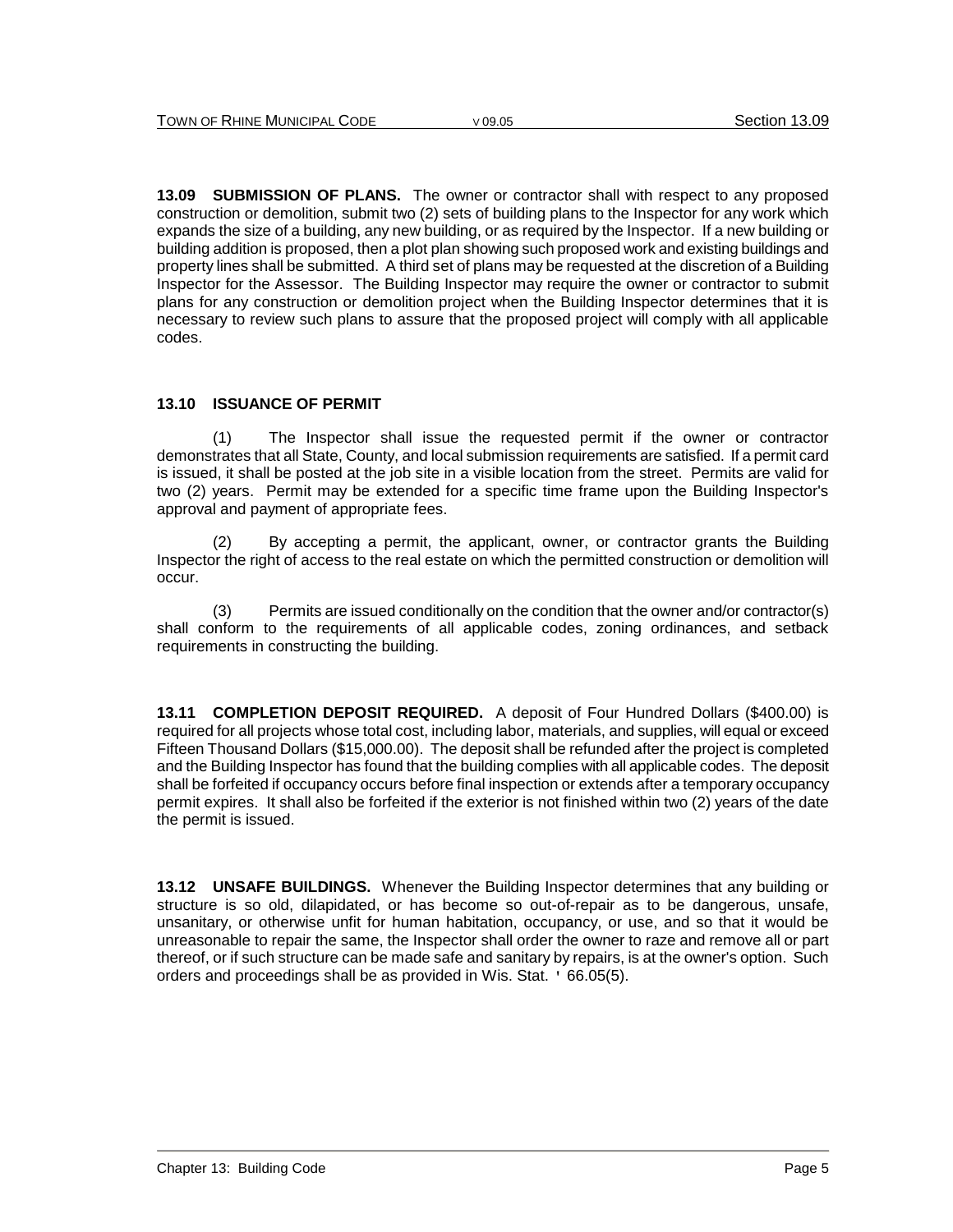## **13.13 RAZING AND DEMOLITION**

(1) DEMOLITION PERMIT REQUIRED. No person, firm, or entity may cause the demolition of any structure or part of a structure greater than four hundred (400) square feet in area without having first applied for and obtained a demolition permit from the Building Inspector. No person, firm, or entity may undertake any steps to demolish the structure prior to receiving a permit.

APPLICATION. An application for a permit to demolish all or part of a building shall include the following information:

(a) The name and address of the owner of the building on the date of application and, if different, on the date of demolition;

(b) The name, address, and telephone number of the contractor(s) performing the demolition work;

- (c) The date upon which demolition is to commence;
- (d) The date by which demolition shall be complete;

(e) A list of all hazardous waste and toxic substances [as defined by Wis. Admin. Code Chs. NR181.12 and NR158.03(4) as amended from time to time] contained in the building, a statement as to whether the building contains asbestos [as defined by Wis. Stat. ' 140.04(1)(a)], and a detailed description of the method to be used in removing, transporting, and disposing of any hazardous waste, hazardous and toxic substances, and asbestos;

(f) A detailed description of how and where the waste materials resulting from the demolition will be transported and disposed of (including the description of the route to be used by trucks in hauling the waste);

(g) A description of the method of demolition to be used; and

(h) A description in detail of all methods to be used to prevent water runoff and soil erosion from the site to neighboring properties and to prevent releasing unreasonable amounts of dust from the site;

(i) Along with the application for permit for demolition, the applicant shall present a release from all utilities serving the property stating that their respective service connections and appurtenant equipment such as meters and regulators have been removed or sealed and plugged in a safe manner.

(3) DEMOLITION. The demolition shall be conducted in a manner that is safe and that does not adversely affect the environment.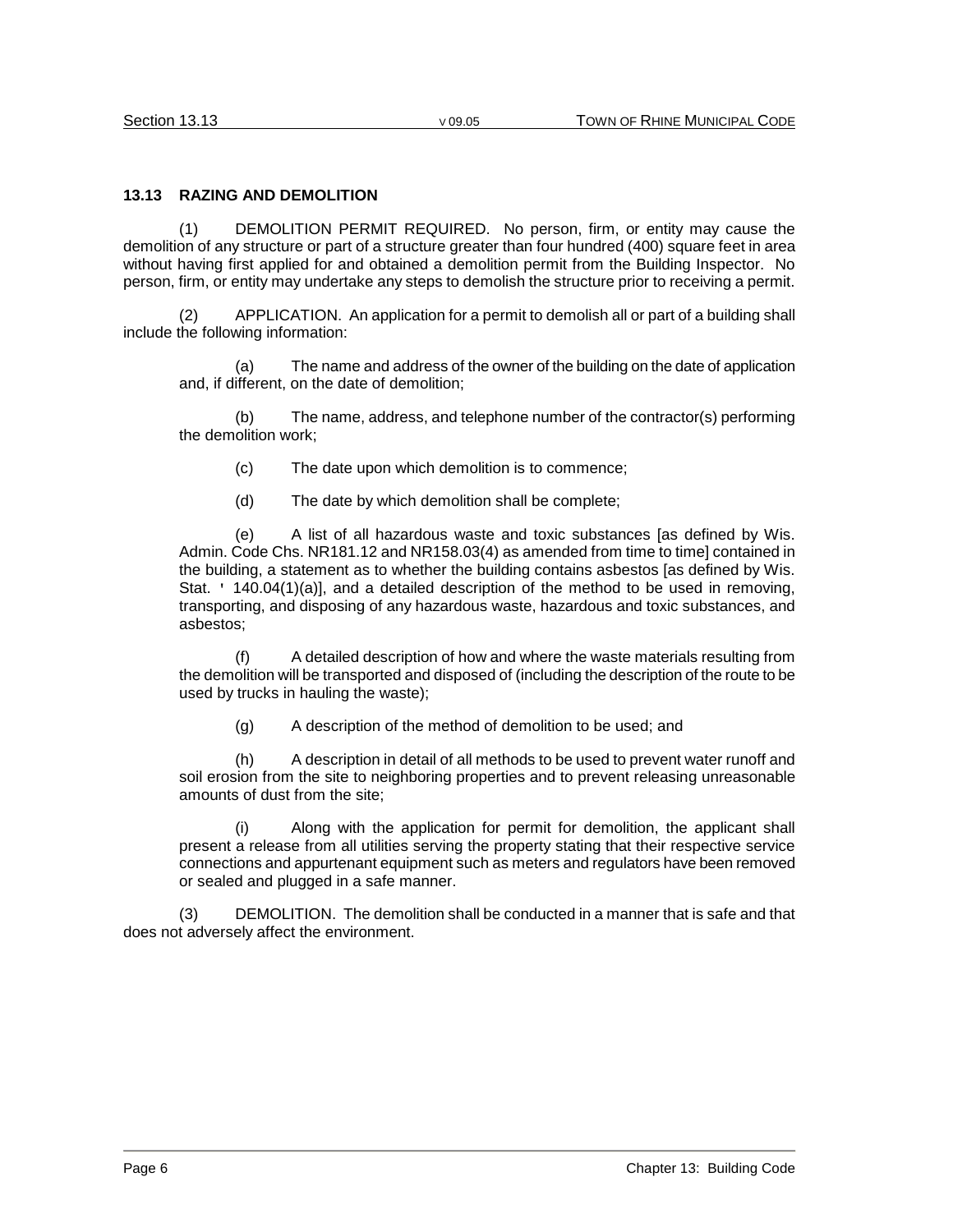## (4) CLEARING AND LEVELING THE SITE

(a) The site of any demolition shall be properly cleared of debris, rubbish, and pavement and shall be properly graded and leveled to conform with the adjoining grade of the neighboring property; and when so graded and leveled, the site shall be seeded, sodded, or treated in some other manner acceptable to the Building Inspector so as to prevent blowing dust, dirt, or sand. Excavations remaining after demolition shall be filled, graded, and leveled off, not later than thirty (30) consecutive days after demolition is completed.

(b) Excavations from demolished buildings or structures shall not be filled with any materials subject to deterioration. The Building Inspector upon notification by the permit holder, the owner, or his agent in writing upon forms provided by the Building Inspector for that purpose shall within seventy-two (72) hours inspect each excavation or part thereof before filling any excavation.

(c) It shall be unlawful to fill any such excavation without inspection and approval of the Building Inspector. Voids in filled excavations shall not be permitted. In the event of the unavailability of the Building Inspector to conduct an inspection within the seventy-two (72) hours after written notice, the permit holder, owner, or his agent may retain the services of a certified, qualified inspection service to obtain an opinion that approves filling of the excavation. Said opinion shall be deemed a sufficient approval by the Town of Rhine provided that a written copy of the opinion is delivered to the Clerk at least forty-eight (48) hours before filling of the excavation commences.

(5) REMOVAL AND DISPOSAL. Removal, transportation, and disposal of all hazardous waste, hazardous and toxic substances, and asbestos shall be conducted in compliance with all applicable State, federal, and local statutes, ordinances, and regulations. The permit holder shall give the Building Inspector seventy-two (72) hours' written notice prior to any removal, transportation, or disposal of hazardous waste, hazardous and toxic substances, and asbestos.

#### **13.14 MOVING BUILDINGS**

(1) GENERAL. No person shall move any building or structure upon any of the public rights-of-way of the Town of Rhine without first obtaining a permit therefor from the Building Inspector and upon the payment of the required fee. Every such permit issued by the Building Inspector for the moving of a building shall designate the route to be taken, the conditions to be complied with, and shall limit the time during which said moving operations shall be continued.

(2) MOVING DAMAGED BUILDINGS. No building shall be repaired, altered, or moved within or into the Town of Rhine that has deteriorated or has been damaged by any cause (including such moving and separation from its foundation and service connections in case of moved buildings) fifty percent (50%) or more of its equalized value. No permit shall be granted to repair, alter, or move such building within or into the Town of Rhine. Furthermore, if the equalized assessed value of the building is not within twenty percent (20%) of the surrounding buildings within one thousand (1,000) feet of the parcel where the building is proposed to be moved to, no permit shall be granted unless the building is improved so that its equalized value is within twenty percent (20%) of the lowest equalized value of any of the surrounding buildings.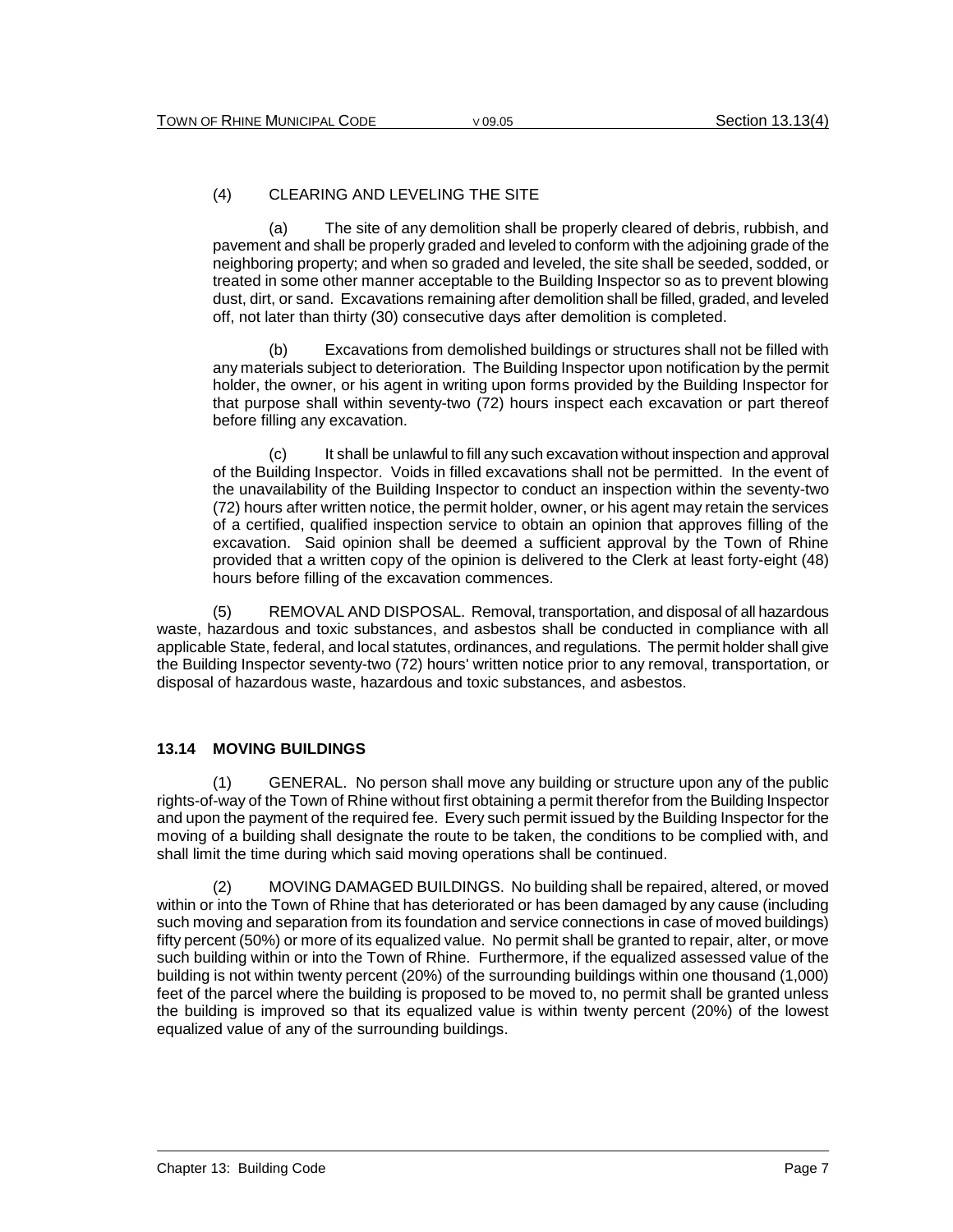(3) CONTINUOUS MOVEMENT. The movement of buildings shall be a continuous operation during all the hours of the day and day-by-day and at night until such movement is fully completed. All of such operations shall be performed with the least possible obstruction to thoroughfares. No building shall be allowed to remain overnight upon any street crossing or intersection or so near thereto as to prevent easy access to a fire hydrant or any other public facility. Lighted lanterns shall be kept in conspicuous places at each end of the building during the night.

(4) STREET REPAIR. Every person receiving a permit to move a building shall, within one (1) day after said building reaches its destination, report the fact to the Building Inspector who shall thereupon, in the company of the Chairperson of the Highway Committee of the Town of Rhine or his or her designee, inspect the streets and highways over which said building has been moved and ascertain the condition. If the removal of said building has caused any damage to any street or highway, the person to whom the permit was issued shall forthwith place them in good repair as they were before the permit was granted. On the failure of the said permittee to do so within ten (10) days thereafter to the satisfaction of the governing body, said body shall repair the damage done to such streets and hold the person obtaining such permit and the sureties on his bond responsible for payment of same.

(5) CONFORMANCE WITH CODE. No person shall be issued to move a building within or into the Town of Rhine and to establish it upon a location within the said Town of Rhine until the Building Inspector has made an investigation of such building at the location from which it is to be moved and is satisfied from such investigation that said building is in a sound and stable condition and of such construction that it will meet the requirements of this building code in all respects. A complete plan of all further repairs, improvements, and remodeling with reference to such building shall be submitted to the Building Inspector, and he shall make a finding of fact to the effect that all such repairs, improvements, and remodeling are in conformity with the requirements of this building code and that when the same are completed, the building as such will so comply with said building code. In the event a building is to be moved from the Town of Rhine to some point outside of the boundaries thereof, the provisions with respect to the furnishing of plans and specifications for proposed alterations to such building may be disregarded.

# (6) BOND

(a) Before a permit is issued to move any building over any public way in the Town of Rhine, the party applying for said permit shall make a cash deposit to the Town of Rhine in a sum to be fixed by the Town Board of the Town of Rhine, which sum shall not be less than Five Thousand Dollars (\$5,000.00). Said cash deposit shall be held for identification of the Town of Rhine for any costs or expenses incurred by it in connection with any claims for damages to any persons or property and the payment of any judgment, together with the costs or expenses incurred by the Town of Rhine in connection therewith arising out of the removal of the building for which the permit is issued.

(b) The cash deposit required by Subsection (a) shall be further conditioned upon the permittee erecting adequate barriers and within forty-eight (48) hours filling in such excavation or adopting and employing such other means, devices, or methods approved by the Building Inspector and reasonably adopted or calculated to prevent the occurrences set forth herein. The Building Inspector may waive the time lines in this Subsection if the Building Inspector after investigation determines that the excavation exposed by the removal of such building from its foundation is not so close to a public thoroughfare as to constitute a hazard to persons, particularly children under twelve (12) years of age.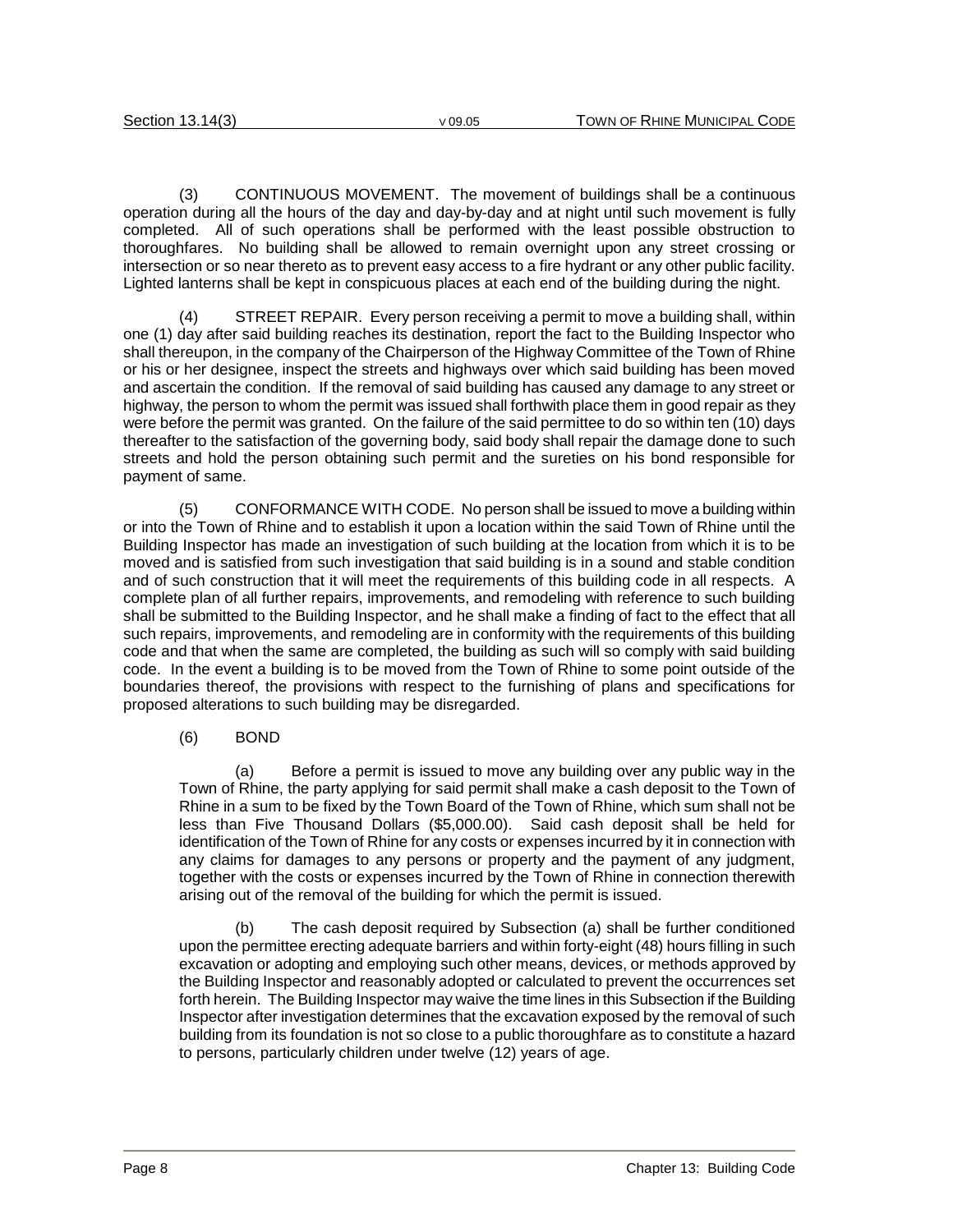(7) INSURANCE. The Building Inspector shall require in addition to said cash deposit above indicated, public liability insurance covering injury to one (1) person in the sum of not less than Five Hundred Thousand Dollars (\$500,000.00) and for one (1) accident, aggregate not less than One Million Dollars (\$1,000,000.00) together with property damage insurance in a sum not less than Five Hundred Thousand (\$500,000.00) or such other coverage as deemed necessary.

#### (8) MUNICIPALITY

(a) Before any permit to relocate a building may be issued, the Town Board of the Town of Rhine or its designated agent shall examine the application for the permit and approve the application by a majority vote.

(b) The application shall include exterior elevations of the building at its proposed new location; accurate photographs of all sides and views of the same; in case it is proposed to alter the exterior of said building, plans and specifications of such proposed alterations, and a site plan showing the location of the building on the final resting site.

The Town of Rhine shall not grant a permit unless the Board has taken a view of the building proposed to be moved and of the site at which it is to be located.

(d) The Town of Rhine may not issue a permit for relocation of a building unless it finds that the exterior appearances and design of the building to be moved or moved and altered will not be consistent with the exterior appearance and design of the buildings already constructed or in the course of construction in the immediate neighborhood, or with the character of the applicable district established by the Zoning Ordinances of the Town of Rhine. No permit shall be granted if the relocation will cause a substantial depreciation of the property values of the neighborhood to which the building is proposed to be relocated.

(e) In case the applicant proposed to alter the exterior of said building after moving the same, he shall submit with his application papers complete plans and specifications for the proposed alterations. Before a permit shall be issued for a building to be moved and altered, the applicant shall deposit a cash bond of not less than Five Thousand Dollars (\$5,000.00) with the Town of Rhine to secure the timely completion of all proposed exterior alterations to said building as set forth in the plans and specifications. This bond shall be in addition to any other bond or surety which may be required by other applicable ordinances of the Town of Rhine.

(f) No occupancy permit shall be issued for said building until the exterior alterations proposed to be made have been completed.

(g) Whenever an application for relocation of a building is made to the Building Inspector, he shall request a meeting of the Town Board of the Town of Rhine to consider the application. The Building Inspector shall inform the Town Board whether or not the application complies in all respects with all other Ordinances of the Town of Rhine. The Town Board may, if it desires, hold a public hearing on the permit.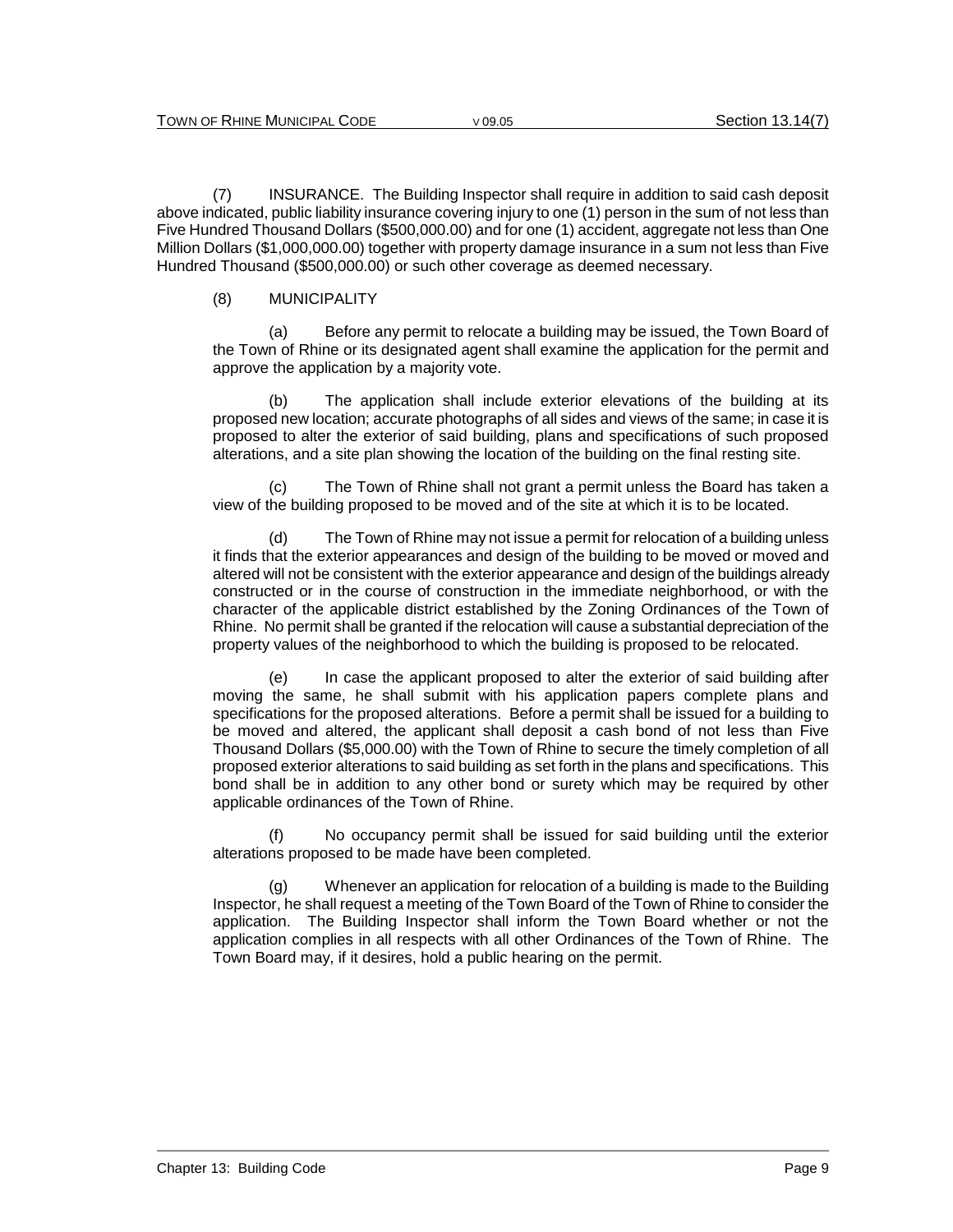**13.15 OCCUPANCY PERMIT.** If the Building Inspector after completing all required inspections finds that a building has been constructed in accordance with the applicable codes, then the Inspector shall issue an occupancy permit. If the building fails to comply with the code in minor respects which do not threaten the safety, health, or welfare of the building's occupants, the Inspector may issue a temporary occupancy permit for a specified term. No person may have occupancy of a building until an occupancy permit is issued.

**13.16 EXTERIOR FINISH REQUIRED.** All buildings shall have a weather-resistant, uniform, and neighborhood-compatible exterior finish. Tar paper or similar material is not acceptable.

**13.17 MAINTENANCE OF YARDS.** During construction or demolition, yards shall be kept free of weeds, construction debris, and trash. Open storage of non-licensed or disabled vehicles shall not be allowed unless approved by the Town of Rhine. Contractors and owners shall use their best efforts to prevent soil erosion, diversion of surface water, or damage to adjoining property.

**13.18 FEES.** At the time of building permit application issuance, the applicant shall pay fees as established periodically by the Town of Rhine. If work commences prior to permit issuances, the permit fee shall double.

# **13.19 VIOLATION AND PENALTIES**

(1) PROHIBITION. No person, entity, or firm may construct, remodel, demolish, or repair any building in a manner which violates any provision or provisions of this Ordinance.

Every person, firm, or entity which violates this code shall, upon conviction, forfeit not less than Twenty-five Dollars (\$25.00) nor more than One Thousand Dollars (\$1,000.00) for each day of non-compliance together with the costs of prosecution.

(3) Violations discovered by the Building Inspector shall be corrected within thirty (30) days or more, if allowed by the Inspector, after written notice is given. Violations involving life safety issues shall be corrected in a reasonable time frame established by the Building Inspector.

Compliance with the requirements of this Ordinance is necessary to promote the safety, health, and well-being of the community and the owners, occupants, and frequenters of buildings. Therefore, violations of this Ordinance shall constitute a public nuisance which may be enjoined in a civil action.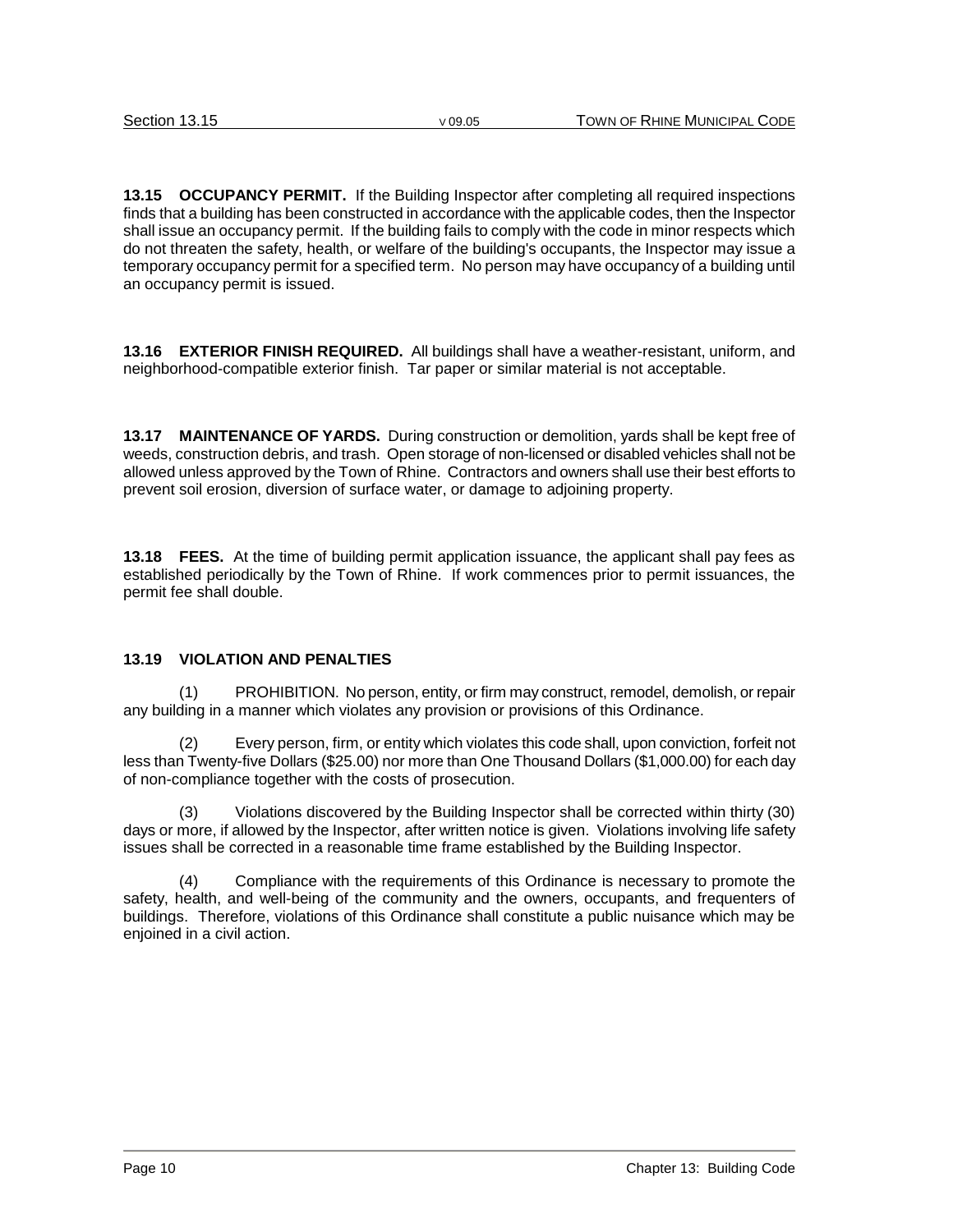**13.20 "STOP WORK" ORDER.** The Building Inspector may issue a Stop Work order for a project to prevent further non-complying work. No person, firm, or entity may continue a construction project after a Stop Work order has been issued. The person, firm, or entity which receives such a Stop Work order may contest the validity of the same by requesting a hearing before the Town Board of the Town of Rhine. The Town Board shall hear the appeal within seven (7) days. The Town Board shall affirm the Stop Work order unless the owner or contractor shows that the Building Inspector erred in determining that the construction project violated a provision or provisions of the State building codes.

**13.21 VARIANCE.** The Board of Appeals of the Town of Rhine shall hear requests for variances from the building code pursuant to the procedures outlined in Section 4.11 of the Municipal Code. The Board of Appeals shall approve, conditionally approve, or deny a requested variance. The Board of Appeals may grant a variance from a code requirement only if the variance is permitted by State law and if the performance of the proposed variance is equal to or greater than the code requires.

**13.22 PLAN EXAMINATION AND APPROVAL FEES FOR PERMITS AND INSPECTIONS.** At the time the application for a building permit is filed, the applicant shall pay ninety percent (90%) of the fees as set forth in the attached Exhibits 1 through 5, which Exhibits are incorporated herein by reference, and any other fees which may be specifically designated by State statute or Town Ordinance.

**13.23 DISCLAIMER AND NON-LIABILITY FOR DAMAGES.** This Ordinance shall not be construed as an assumption of liability by the Town of Rhine or the Building Inspector for damages because of injuries sustained or property destroyed by any defect in any dwelling or equipment.

**13.24 SEVERABILITY.** If any Section or portion thereof shall be declared by a Court of competent jurisdiction to be invalid, unlawful, or unenforceable, such decision shall apply only to the specific section or portion thereof directly specified in the decision and shall not affect the validity of any other provisions, sections, or portions thereof of the Ordinance. The remainder of the Ordinance shall remain in full force and effect. Any other Ordinances whose terms are in conflict with the provisions of this Ordinance are hereby repealed as to those terms that conflict.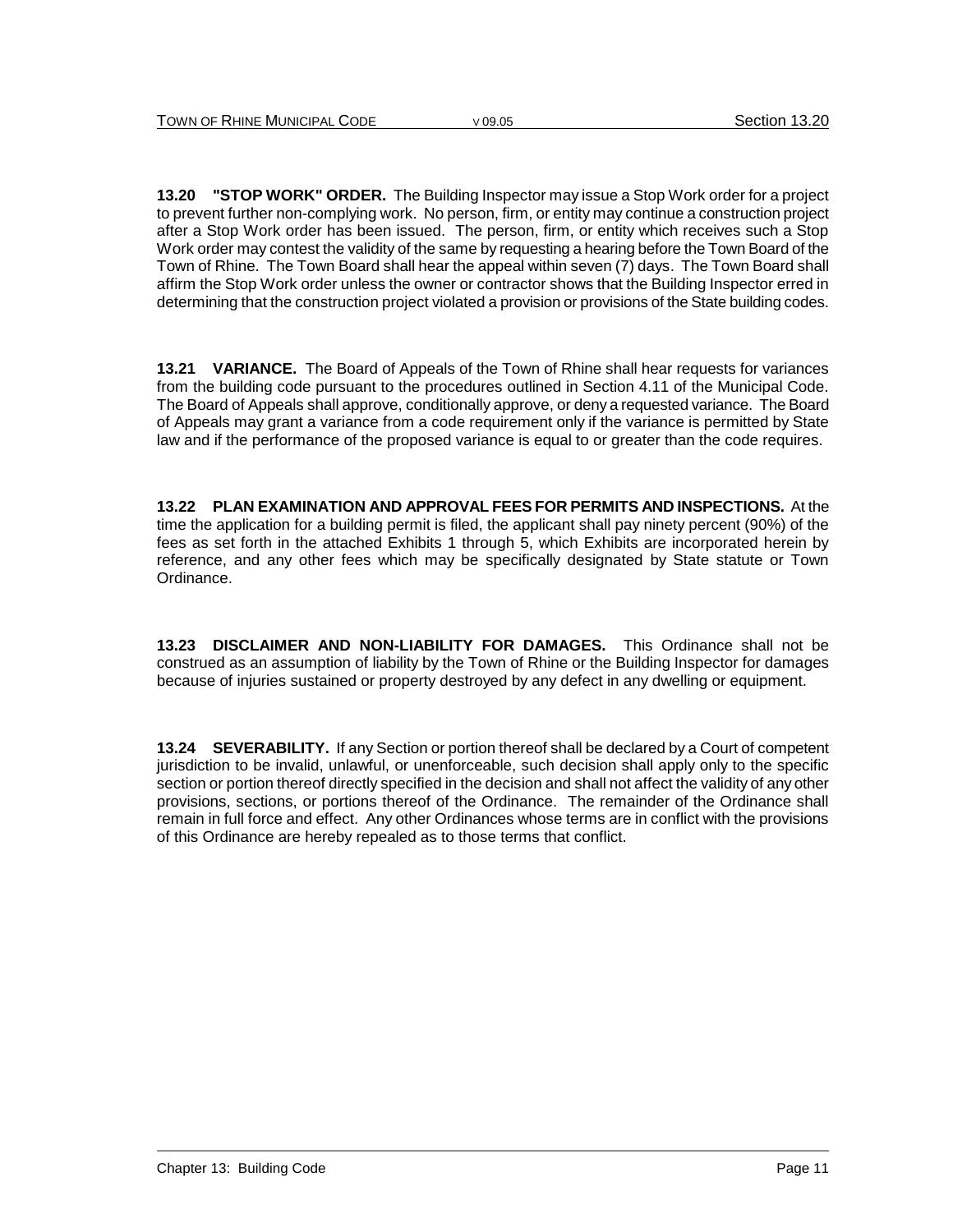|                                      | TOWN OF RHINE FEE SCHEDULE                                                                            | EXHIBIT 1, Page 1 of ;                                           | 4                                                                                      |
|--------------------------------------|-------------------------------------------------------------------------------------------------------|------------------------------------------------------------------|----------------------------------------------------------------------------------------|
|                                      |                                                                                                       | Rates effective: February4, 2014                                 |                                                                                        |
|                                      | <b>Residential 1 &amp; 2 Family</b>                                                                   | Fee                                                              | Minimum                                                                                |
|                                      | New Dwelling/Addition                                                                                 | \$.12 per sq ft all floor area                                   | \$100.00                                                                               |
|                                      | Erosion Control                                                                                       | \$100.00 (New) \$75.00 (Addition)                                |                                                                                        |
|                                      | Remodel                                                                                               | \$8.00 per thousand of valuation                                 | \$60.00                                                                                |
|                                      | Accessory Structure/Deck                                                                              | \$.12 per sq ft all areas                                        | \$60.00                                                                                |
|                                      | Occupancy Permit                                                                                      | \$50.00 per dwelling unit                                        |                                                                                        |
|                                      | Temporary Occupancy Permit                                                                            | \$50.00                                                          |                                                                                        |
|                                      | Pools (separate elec permit required)                                                                 | \$60.00                                                          |                                                                                        |
|                                      | Early Start (footings and foundations)                                                                | \$75.00                                                          |                                                                                        |
| Plumbing                             |                                                                                                       |                                                                  |                                                                                        |
|                                      | New Bldg/Addition                                                                                     | \$35.00 base plus \$.04 per sq ft all areas                      | \$45.00                                                                                |
|                                      | Alteration                                                                                            | \$35.00 base plus \$.04 per sq ft alteration area                | \$45.00                                                                                |
|                                      | Replacement & Misc Items                                                                              | \$10.00 per thousand of plumb, project valuation                 | \$45.00                                                                                |
|                                      | New Home Outside Sewer Lateral                                                                        | \$50.00 dwelling to right-of-way                                 |                                                                                        |
| Electrical                           |                                                                                                       |                                                                  |                                                                                        |
|                                      | New Bidg/Addition                                                                                     | \$35.00 base plus \$.04 per sq ft all areas                      | \$45.00                                                                                |
|                                      | Alteration                                                                                            | \$35.00 base plus \$.04 per sq ft alteration area                | \$45.00                                                                                |
|                                      | Replacement & Misc Items                                                                              | \$10.00 per thousand of Elec. project valuation                  | \$45.00                                                                                |
| <b>HVAC</b>                          |                                                                                                       |                                                                  |                                                                                        |
|                                      | New Bidg/Addition                                                                                     | \$35.00 base plus \$.04 per sq ft all areas                      | \$45.00                                                                                |
|                                      | Alteration                                                                                            | \$35.00 base plus \$.04 per sq ft alteration area                | \$45.00                                                                                |
|                                      | Replacement & Misc Items                                                                              | \$10.00 per thousand of HVAC project valuation                   | \$45.00                                                                                |
|                                      |                                                                                                       |                                                                  |                                                                                        |
|                                      |                                                                                                       |                                                                  |                                                                                        |
|                                      |                                                                                                       | \$.05 per sq ft all areas<br>Fee                                 |                                                                                        |
|                                      | New Structure/Addition                                                                                |                                                                  |                                                                                        |
|                                      | Multi-Family (3+ family), Motel, CBRF, Daycare, Merchant, Restaurant,<br>Tavern, Hall, Church, Office | \$.13 per sq ft                                                  |                                                                                        |
|                                      | School, Institution, Hospital, Vehicle/Sm Engine Repair, Parking, Storage,<br>Auto Body               | S.15 per sq ft                                                   |                                                                                        |
|                                      | Manufacturing and Industrial - office area, follow Office fees                                        | S.12 per sq ft                                                   | \$75.00<br>\$60.00                                                                     |
|                                      | Warehouse, Mini Warehouse, Bldg Shells* for Multi Tenant Bldg-<br>Office area use office fees         | \$.10 per sq ft                                                  |                                                                                        |
|                                      | Build Out* - See new structure fees above                                                             |                                                                  |                                                                                        |
|                                      | Special Occupancies (Outdoor Pools, Towers, Tents, etc.)                                              | S.10 per sq ft                                                   |                                                                                        |
|                                      | Erosion Control                                                                                       | \$175.00 for first acre plus \$75.00 per acre or portion thereof |                                                                                        |
|                                      | Remodel/Reroof/Residing                                                                               | \$9.00 per thousand of valuation                                 |                                                                                        |
| Razing<br>Other<br><b>Commercial</b> | Occupancy/Temp Occupancy, Change of Use                                                               | \$60.00 per unit                                                 | <b>Minimum</b><br>\$125.00<br>\$125.00<br>\$125.00<br>\$125.00<br>\$125.00<br>\$100.00 |
|                                      |                                                                                                       |                                                                  |                                                                                        |
|                                      | New Building/Addition                                                                                 | \$45.00 base fee plus \$.05 per sq ft, all areas                 | \$60.00                                                                                |
| Plumbing                             | New Building Alteration                                                                               | \$45.00 base fee plus \$.05 per sq ft, alteration area \$60.00   |                                                                                        |
|                                      | Replacement & Misc Items                                                                              | \$10.00 per thousand of plumbing proj valuation                  | \$60.00                                                                                |
|                                      | New Construction Outside Sewer Lateral                                                                | \$100.00 for the 1st 100 ft then \$.50/ft thereafter             |                                                                                        |
|                                      |                                                                                                       |                                                                  |                                                                                        |
|                                      |                                                                                                       | \$45.00 base fee plus \$.05 per sq ft, all areas                 |                                                                                        |
|                                      | New Building/Addition                                                                                 | \$45.00 base fee plus \$.05 per sq ft, alteration area \$60.00   |                                                                                        |
|                                      | New Building Alteration                                                                               | \$10.00 per thousand of electrical proj valuation                | \$60.00                                                                                |
|                                      | Replacement & Misc Items                                                                              |                                                                  |                                                                                        |
| Electrical<br><b>HVAC</b>            |                                                                                                       | \$45.00 base fee plus \$.05 per sq ft, all areas                 | \$60.00<br>\$60.00                                                                     |
|                                      | New Building/Addition<br>New Building Alteration                                                      | \$45.00 base fee plus \$.05 per sq ft, alteration area \$60.00   |                                                                                        |

G:\WPData\MUNI\Rhine\Contract (2014);doc